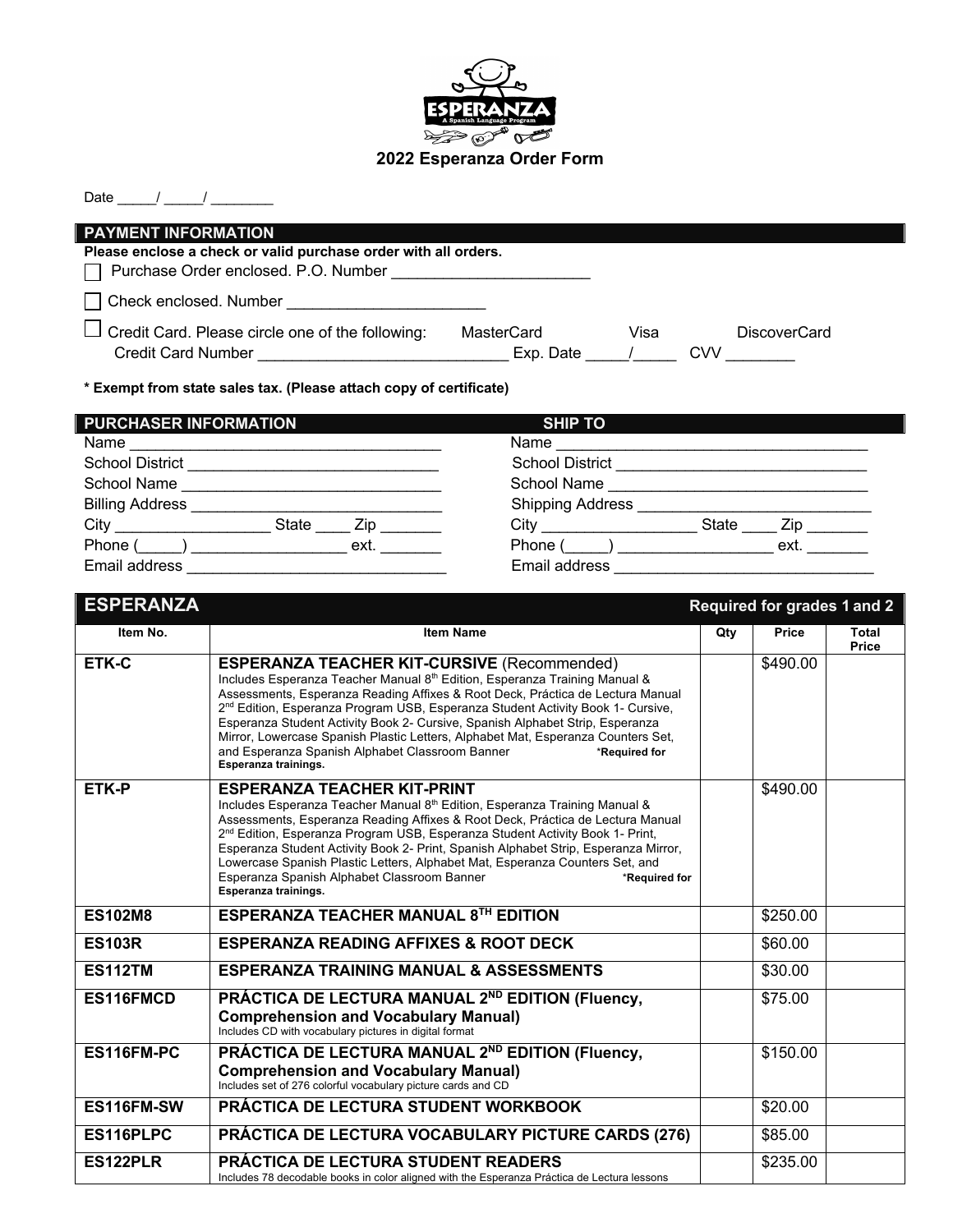| <b>ES124PE</b>   | PRÁCTICA DE ESCRITURA MANUAL                                                                                               | \$60.00  |
|------------------|----------------------------------------------------------------------------------------------------------------------------|----------|
| ES125PESW        | PRÁCTICA DE ESCRITURA STUDENT WORKBOOK                                                                                     | \$18.00  |
| ES120CISET       | <b>ESPERANZA INTERVENTION SET-CURSIVE</b><br>Includes an Esperanza Teacher Kit and 5 Esperanza Student Sets                | \$720.00 |
| ES120PISET       | <b>ESPERANZA INTERVENTION SET-PRINT</b><br>Includes an Esperanza Teacher Kit and 5 Esperanza Student Sets                  | \$720.00 |
| ES119SW1C        | <b>ESPERANZA STUDENT ACTIVITY BOOK 1 CURSIVE</b><br>Lesson activities 1-65 with cursive handwriting practices              | \$20.00  |
| <b>ES119SW2C</b> | <b>ESPERANZA STUDENT ACTIVITY BOOK 2 CURSIVE</b><br>Lesson activities 66-130 with cursive handwriting practices            | \$20.00  |
| ES119SW1P        | <b>ESPERANZA STUDENT ACTIVITY BOOK 1 PRINT</b><br>Lesson activities 1-65 with print handwriting practices                  | \$20.00  |
| ES119SW2P        | <b>ESPERANZA STUDENT ACTIVITY BOOK 2 PRINT</b><br>Lesson activities 66-130 with print handwriting practices                | \$20.00  |
| <b>ES107U</b>    | PRINT WRITING WORKBOOK (Letras de Molde)                                                                                   | \$16.00  |
| <b>ES108V</b>    | <b>CURSIVE WRITING WORKBOOK (Letras Cursivas)</b>                                                                          | \$16.00  |
| <b>ES115B</b>    | <b>ESPERANZA CLASSROOM ALPHABET BANNER</b>                                                                                 | \$25.00  |
| ES130USB         | <b>ESPERANZA PROGRAM USB</b><br>Esperanza 8 <sup>th</sup> Edition Picture Cards, Práctica de Lectura Picture Cards and IMP | \$20.00  |

| <b>LENGUAJE Y LECTURA</b> |                                                                                                                                                                                                                                                                                                                                                                                                                                          |     | <b>Required for Pre-K and Kindergarten</b> |                       |
|---------------------------|------------------------------------------------------------------------------------------------------------------------------------------------------------------------------------------------------------------------------------------------------------------------------------------------------------------------------------------------------------------------------------------------------------------------------------------|-----|--------------------------------------------|-----------------------|
| Item No.                  | <b>Item Name</b>                                                                                                                                                                                                                                                                                                                                                                                                                         | Qty | <b>Price</b>                               | Total<br><b>Price</b> |
| <b>LLTK</b>               | <b>LENGUAJE Y LECTURA TEACHER KIT</b><br>Includes Lenguaje y Lectura Teacher Manual 4th Edition, Lenguaje y Lectura Reading<br>Deck, Lenguaje y Lectura Training Manual, Lenguaje y Lectura Student Workbook,<br>Spanish Alphabet Strip, Esperanza Mirror, Lowercase Spanish Plastic Letters,<br>Alphabet Mat, Esperanza Counters Set, and Esperanza Spanish Alphabet Classroom<br>Banner<br>*Required for Lenguaje y Lectura trainings. |     | \$180.00                                   |                       |
| <b>ES110LLM4</b>          | LENGUAJE Y LECTURA TEACHER MANUAL 4TH EDITION                                                                                                                                                                                                                                                                                                                                                                                            |     | \$80.00                                    |                       |
| <b>ES111AZ</b>            | LENGUAJE Y LECTURA READING DECK (A-Z Only)                                                                                                                                                                                                                                                                                                                                                                                               |     | \$30.00                                    |                       |
| <b>ES112TH</b>            | <b>LENGUAJE Y LECTURA TRAINING MANUAL</b>                                                                                                                                                                                                                                                                                                                                                                                                |     | \$20.00                                    |                       |
| ES123LLSW                 | LENGUAJE Y LECTURA STUDENT WORKBOOK                                                                                                                                                                                                                                                                                                                                                                                                      |     | \$20.00                                    |                       |
| <b>LLSK</b>               | <b>LENGUAJE Y LECTURA STUDENT SET</b><br>Includes Lenguaje y Lectura Student workbook, Spanish Alphabet Strip, Esperanza<br>Mirror, Lowercase Spanish Plastic Letters, Alphabet Mat, and Esperanza Counters<br>Set.                                                                                                                                                                                                                      |     | \$35.00                                    |                       |

| <b>ESPERANZA STUDENT MANIPULATIVES</b> |                                                                                                                                                                                                                                                                       |     |              |                       |
|----------------------------------------|-----------------------------------------------------------------------------------------------------------------------------------------------------------------------------------------------------------------------------------------------------------------------|-----|--------------|-----------------------|
| Item No.                               | <b>Item Name</b>                                                                                                                                                                                                                                                      | Qty | <b>Price</b> | Total<br><b>Price</b> |
| <b>ESK-C</b>                           | <b>ESPERANZA STUDENT SET- CURSIVE</b><br>Includes Esperanza Student Activity Book 1-Cursive, Esperanza Student Activity<br>Book 2- Cursive, Spanish Alphabet Strip, Esperanza Mirror, Lowercase Spanish<br>Plastic Letters, Alphabet Mat, and Esperanza Counters Set. |     | \$55.00      |                       |
| <b>ESK-P</b>                           | <b>ESPERANZA STUDENT SET- PRINT</b><br>Includes Esperanza Student Activity Book 1-Print, Esperanza Student Activity Book 2-<br>Print, Spanish Alphabet Strip, Esperanza Mirror, Lowercase Spanish Plastic Letters,<br>Alphabet Mat, and Esperanza Counters Set.       |     | \$55.00      |                       |
| <b>ES104S</b>                          | <b>SPANISH ALPHABET STRIP</b>                                                                                                                                                                                                                                         |     | \$3.00       |                       |
| <b>ES105T</b>                          | <b>ESPERANZA MIRROR</b>                                                                                                                                                                                                                                               |     | \$3.00       |                       |